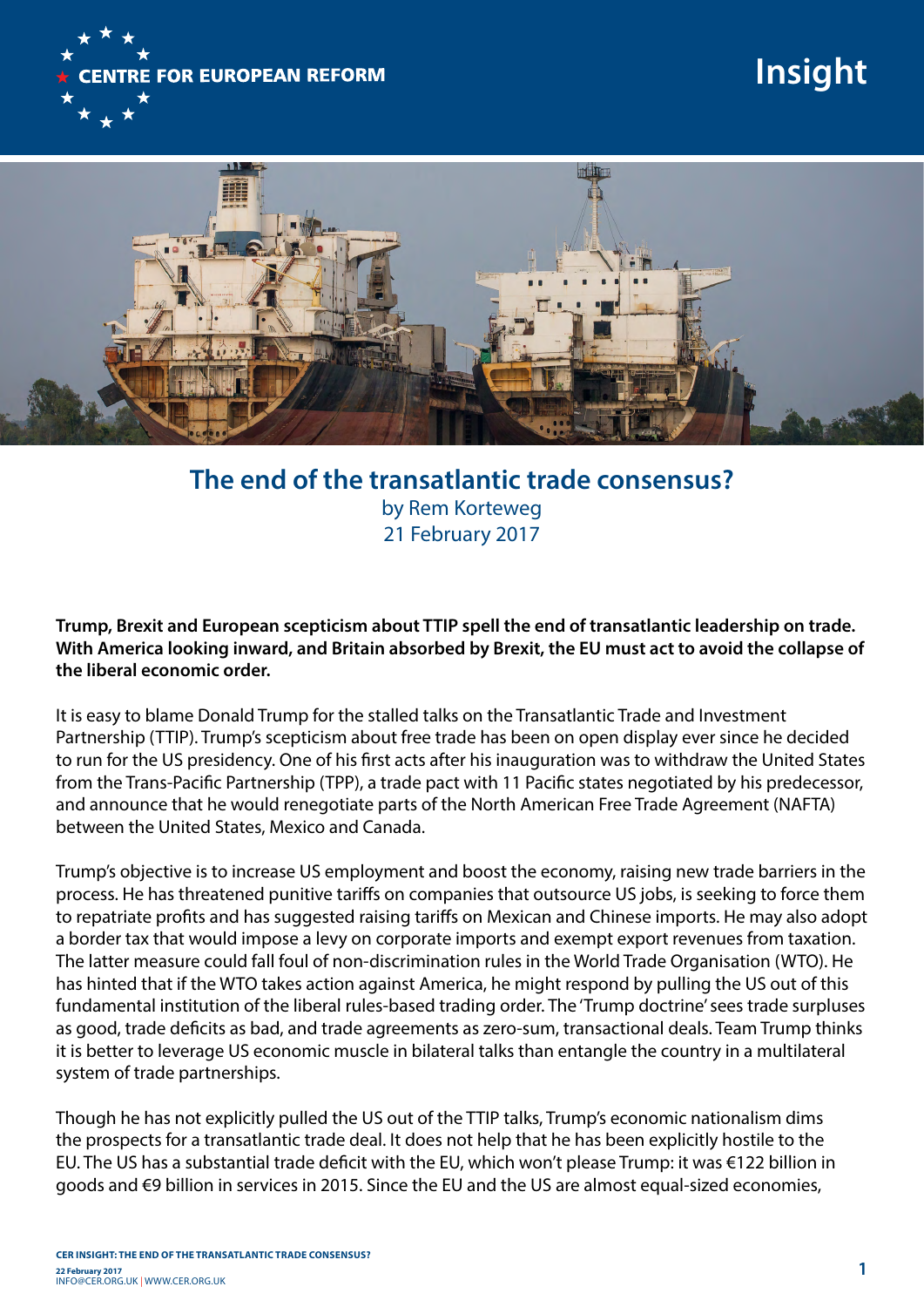

Trump also knows the US would not be negotiating as the senior partner. He has described the EU as "the consortium" and a "vehicle for Germany", [claimed](http://www.thetimes.co.uk/article/full-transcript-of-interview-with-donald-trump-5d39sr09d) that it "was formed, partially, to beat the United States on trade" and said that it would not matter if the EU split apart. Peter Navarro, one of his top trade advisors, recently accused Berlin of being a currency manipulator. In a letter to EU heads of state in January, Donald Tusk, the president of the EU Council, wrote that Trump's comments, along with an assertive China, Russian aggression and instability and terrorism in the Middle East, were part of a patchwork of foreign threats facing the club.



The likely demise of TTIP is another blow to the global trading order. As well as reducing tariffs and deepening market access, TTIP was designed to allow the United States and the EU to reassert their leadership role in trade policy, [setting global rules and norms on issues like labour and environmental](https://www.cer.org.uk/publications/archive/policy-brief/2016/shaping-21st-century-trade-ttip-global-standards-and)  [standards,](https://www.cer.org.uk/publications/archive/policy-brief/2016/shaping-21st-century-trade-ttip-global-standards-and) and on investment protection. The size of their combined markets would oblige other trading countries to adopt the same, higher standards, thus helping create a level playing field.

Rulemaking is most effective and least disruptive when done at the multilateral level. But the WTO Doha round failed. TTIP and TPP emerged as second-best options to remove trade barriers and set standards among major trading partners in Asia, the US and Europe. There was also a clear strategic rationale for these deals. They would enable the transatlantic partners and like-minded Asian countries to set the direction of global trade policy, making it more difficult for countries like China, Russia and others to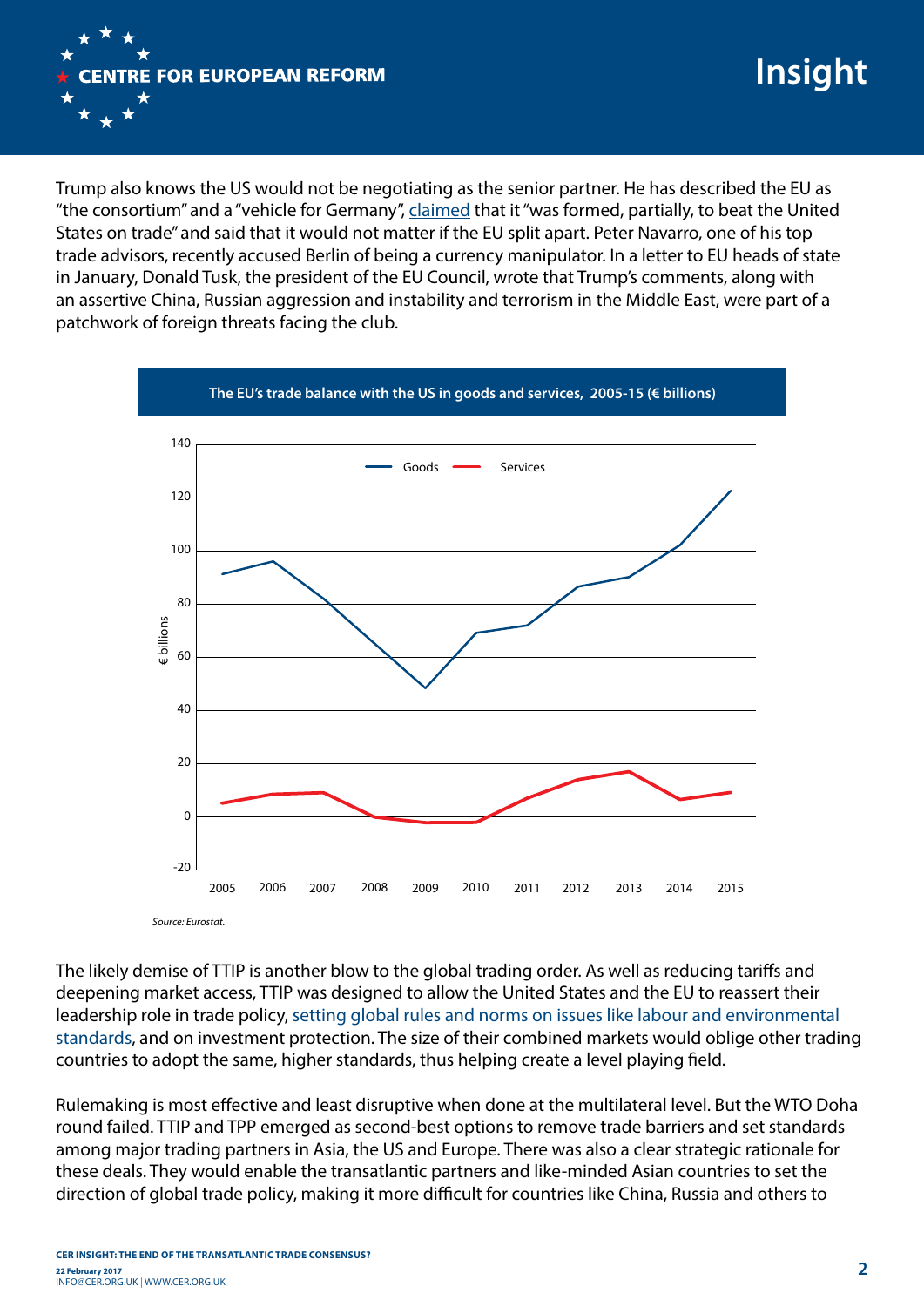

undermine the open, rules-based trading order through protectionist and illiberal practices. In October 2015, Barack Obama warned that without TPP, "competitors that don't share our values, like China, will write the rules of the global economy". Now, Trump appears enamoured of the kind of policies Washington has traditionally castigated emerging economies for touting. The international trade system will probably become more messy, more bilateral and more protectionist.

European politicians have plenty of reasons to be wary of Trump. But TTIP had ground to a halt well before he was elected. The talks lost momentum after the British voted to leave the EU in June. In August, senior cabinet members in the German and French governments publicly called for an end to the TTIP negotiations, following a crescendo of public opposition to the talks. In October, the Walloon parliament in Belgium nearly blocked the provisional application of TTIP's little brother, CETA, the Canada-EU trade deal. This led Wolfgang Münchau, a columnist for the Financial Times, to conclude that CETA and TTIP are as popular today in Germany as the [basing of medium-range nuclear missiles](https://www.ft.com/content/6f72f64e-9218-11e6-8df8-d3778b55a923) in the 1980s was.

Fundamental to European disenchantment with TTIP (and to a lesser extent CETA) has been the issue of how governments and investors settle disputes. The US and EU already have huge investments in each other's economies, so there seems little economic rationale for a new agreement on investment protection. But the two sides wanted to use TTIP to supersede existing investment treaties between member-states and the US, and pioneer an arbitration mechanism that could serve as a gold standard for other countries with less advanced judicial regimes to follow. Critics worry, however, that such a system could offer US corporations a more promising, and less democratically accountable, route to litigate against European governments. They fear this could end up restricting EU policies and could force European societies to accept, for instance, the privatisation of healthcare systems, the use of genetically modified crops or the use of hydraulic fracking to extract oil and gas resources. European governments have been ineffective in responding to the mix of rising anti-American sentiment, scaremongering by anti-TTIP lobby groups and legitimate concerns about how protection given to investors could impact a government's right to regulate.

When France and Germany faced growing opposition to TTIP, the UK was crucial to moving a transatlantic trade deal forward. Now, Brexit removes one of the strongest pro-trade voices from the club. Priorities have shifted, and London faces a series of tough negotiations with Brussels to minimise the damage to its existing trade ties by leaving the EU. And as it seeks to strengthen its bargaining position with the Commission, Downing Street is cosying up to Trump.

Instead of building a bridge between the US and the EU, London may leverage its 'special relationship' with Washington in its Brexit negotiations with Brussels. A US-UK trade accord was on the agenda of Theresa May's meeting with Donald Trump in late January. A quick trade deal would be politically meaningful for both sides: Trump could boost his pro-trade credentials and May could show that Britain has trade options beyond the EU. Unfortunately, it could also give her a false sense of strength in the negotiations with Brussels.

Any future EU trade deal could collapse if governments fail to win public support for it. The European Court of Justice will probably follow the opinion of its advocate-general on the division of trade competences between the European Council and the Commission. This opinion, published in December, holds that all EU trade agreements that contain a substantial investment dimension – as CETA does, and TTIP would – are 'mixed'. That means that they should be ratified by national (and regional) parliaments,